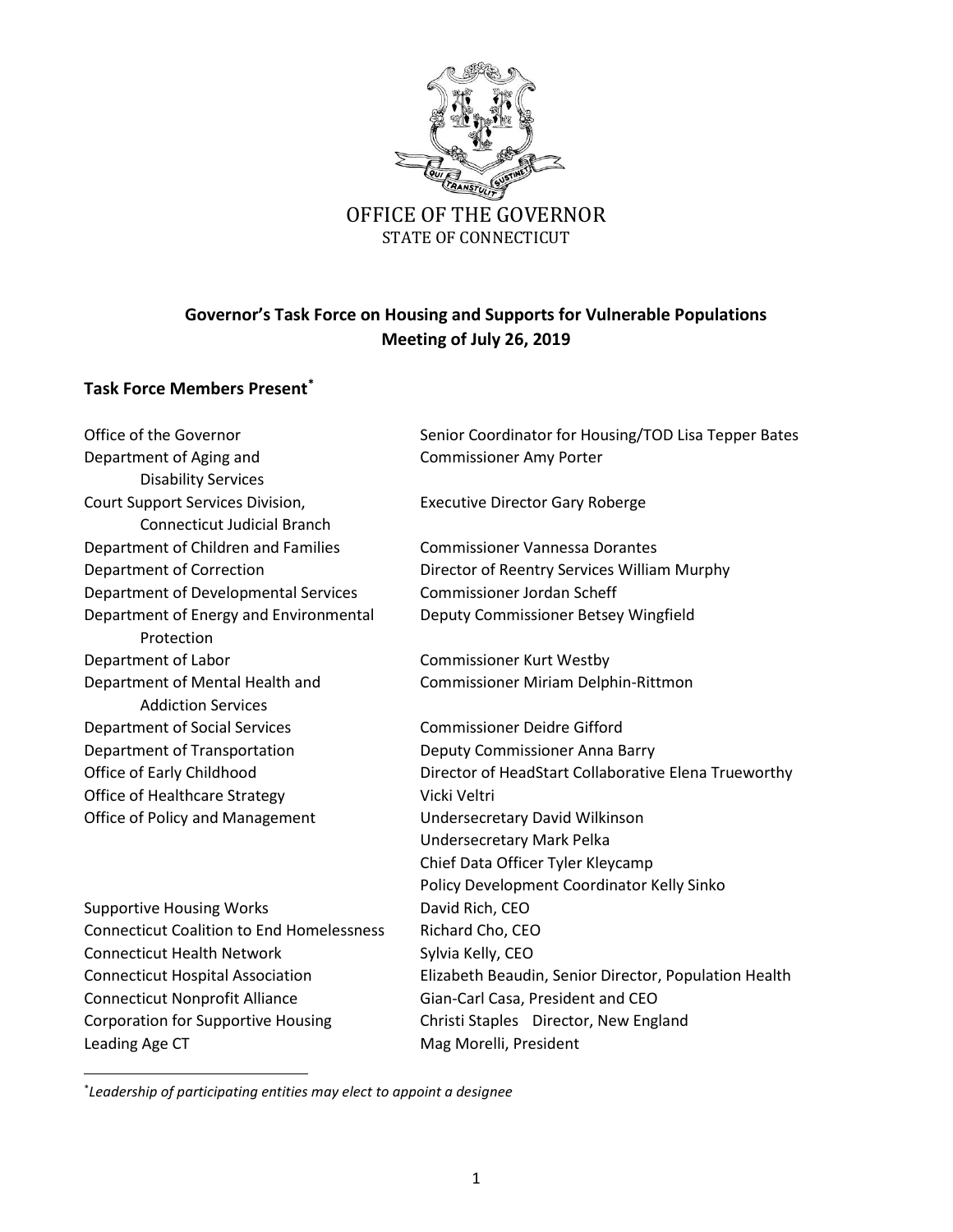| Mental Health CT                   | Luis Perez, President and CEO      |
|------------------------------------|------------------------------------|
| Partnership for Strong Communities | Kiley Gosselin, Executive Director |
| United Way of CT                   | Tanya Barrett, Vice President      |

#### **Task Force Members Absent**

| Department of Economic and Community | Commissioner David Lehman         |
|--------------------------------------|-----------------------------------|
| Development                          |                                   |
| Department of Housing                | Commissioner Seila Mosquera-Bruno |

## I. Call to Order

Ms. Bates called the meeting of the Governor's Task Force on Housing and Supports for Vulnerable Populations to order at 10:35 a.m. in Room 208 of the Capitol at 210 Capitol Avenue, Hartford, Connecticut.

#### II. Welcome/Introductions

Ms. Bates introduced the task force Co-Chair, David Rich, and proceeded to provide an overview of the Task Force mandate. She noted that homelessness and housing instability touch several of our state systems – including clients of DOC, DCF, DSS, DMHAS and others. Homelessness is often a red flag indicating that there are very likely other unmet needs in this household. Further, regardless of where that household presented first; when people fall into homelessness, everything becomes harder, many conditions are made worse. As a result, households with these complex needs facing homelessness often cycle through public systems – with costs mounting and core challenges remaining unsolved. If we can meet all the critical needs of these households in a coordinated fashion, there is good reason to believe we can achieve better outcomes and also save scarce government resources.

The mission assigned by the Governor to the task force is to enhance coordination across agencies to ensure that state agencies evaluate vulnerability and prioritize resources consistently, coordinate effectively to serve shared clients, and implement best practices reliably to meet residents' housing/housing support needs with the goals of improving outcomes and conserving resources. To accomplish this, the Governor asked state agency leadership to ensure that each participating agency is represented at a sufficiently senior and accountable level. Consistent with the Governor's vision, the task force is a partnership of state agencies and nonprofit partners working together to address these challenges, leveraging what we have learned to date in Connecticut and what other communities are learning with regard to using data to drive better outcomes and coordinating services across agencies. The objective is to create a true team effort – to capitalize on the great knowledge and skill of senior state agency leadership, and to spur innovative thinking in tandem with outside stakeholders.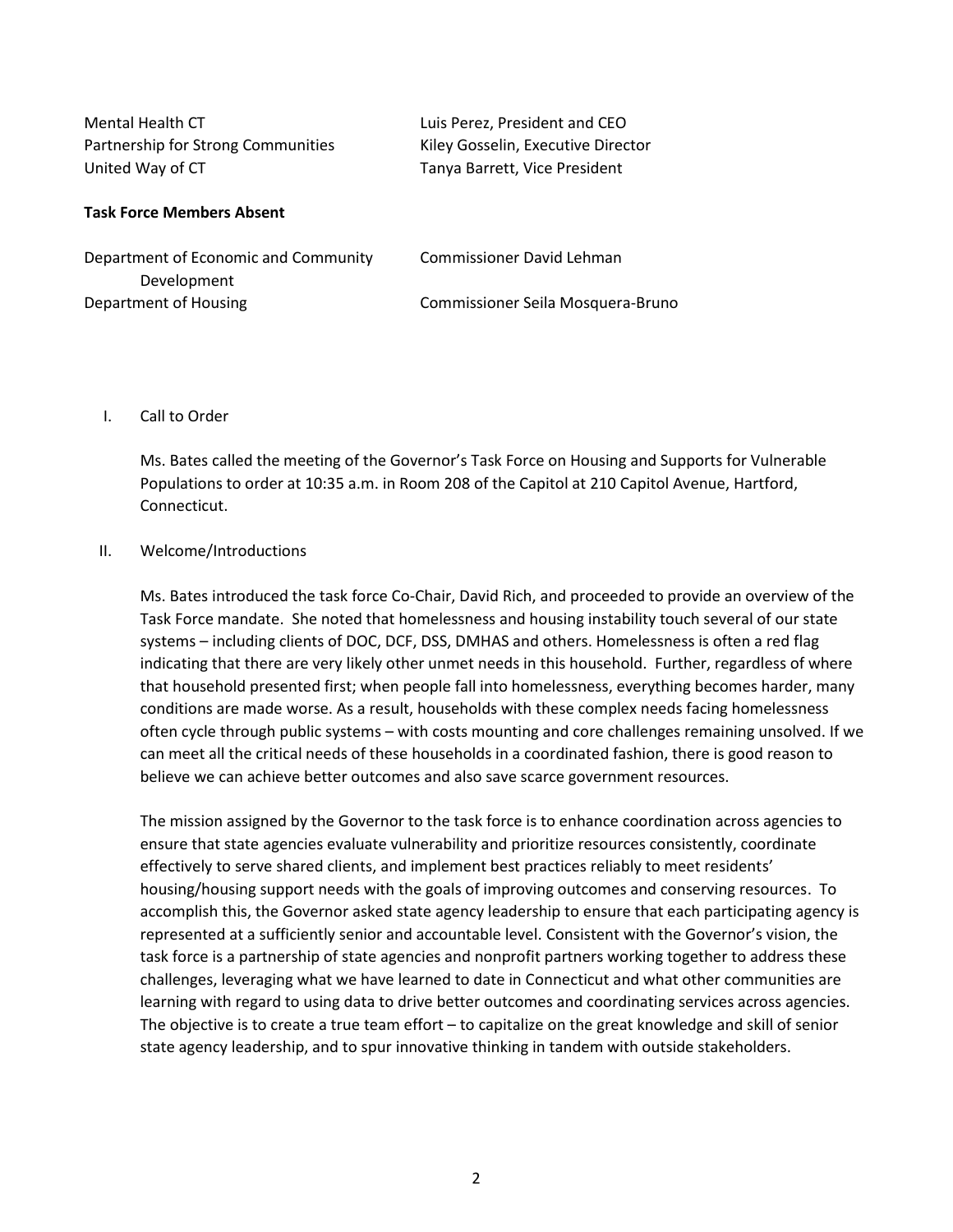III. Maximizing the Impact of State Resources: the importance of Coordination, Data, Leveraging Resources & Performance

Undersecretary Wilkinson spoke to the centrality of making better use of data and coordinating across agencies more effectively to improve performance and to conserve resources. In an era in which substantial additions to budgets are unlikely, it is increasingly important that we make the best use of existing levels of resources – with an emphasis on the type of work this task force will undertake. Commissioner Delphin-Rittmon noted highly successful pilot programs through DMHAS and DOH to use data from DOC and from Medicaid in tandem with Connecticut's Homeless Management Information System (HMIS), administered by the Connecticut Coalition to End Homelessness (CCEH), to target clients who would benefit most from housing and supportive services, experiencing better health and stability outcomes while ending expensive crisis cycling of these clients through systems like emergency rooms and jails. Commissioner Gifford and Kate McEvoy, the state Medicaid Director, flagged the fact that the healthcare system is increasingly focused on forging paths to better address the social determinants of health, which are increasingly accepted as the factors that account to a significant degree for population health. Gifford noted that the mission of the task force aligns wholly with the direction state policy must move in order to improve population health and control Medicaid costs. Undersecretary Marc Pelka reviewed the data match recently completed by OPM, DOC, and CCEH between the DOC database and HMIS. He noted that the match reflected an overlap of more than 50% between clients of DOC and those who had experienced homelessness – in contrast to the 30% or so estimate of overlap previously understood and based on self-reported data on HMIS alone.

# IV. Open Discussion

Chief Data Officer for Connecticut Tyler Kleycamp noted that technology is no longer the issue: we can do the matching across systems. The challenge is rather one of ensuring that there is commitment and will among support staff and of legal staff within departments. Leadership across agencies would be needed to by Commissioners to get their staff on board. United Way of CT Vice President Tanya Barrett flagged the fact that it would be important to ensure adequate protections for the privacy of clients served.

Commissioner Dorantes underscored how important it was to see an effort like this putting children and families at the center; OEC representative Elena Trueworthy concurred. Dorantes flagged the fact that the task force work offered an opportunity to advance efforts to take a "2-Gen" approach to meet the needs of both children and parents in the target population: what happens to families today, both good and bad, can have an impact on families for generations.

CCEH CEO Richard Cho flagged his perspective, based on experience working at the state and federal levels, that data integration is critical to improving outcomes for clients with complex needs. He noted that there is a growing cohort of elderly people among Connecticut's homeless. Bates noted that unlike many previous groups focused on homelessness, the task force includes the Department of Aging and Disability Services, as well as Leading Age's CEO Mag Morelli. Commissioner Scheff noted that DDS clients are often among the most vulnerable households facing housing and support challenges, and he was glad also to be able to represent the needs of that community.